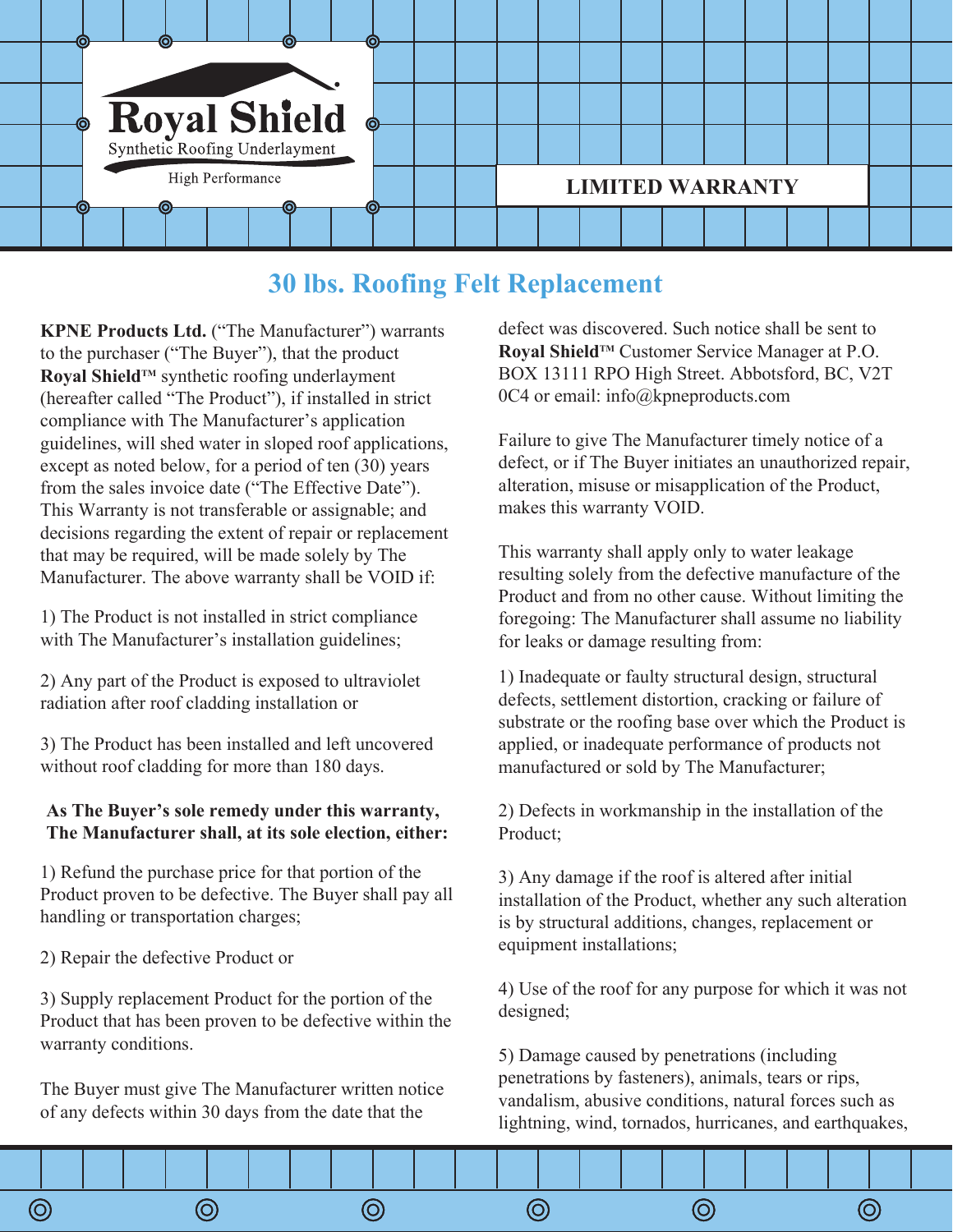

fire, acts of God, or any other cause beyond The Manufacturer's control;

6) Installation of the final roof covering over visibly degraded Product;

7) Infiltration of moisture or condensation in, through or around walls, coping, building structure or underlayment of surrounding material;

8) Damage resulting from condensation below or adjacent to the Product;

9) Damned or standing water; on-site drainage requirements must meet National or Canadian Roofing Contractors Association (NRCA or CRCA) minimum recommendations as applicable;

10) Unusual traffic, or from use as a storage area or recreational surface or for any other purpose for which it was not designed;

11) Chemical damage or defects caused by any chemical materials including but not limited to greases, solvents, oils, or other chemicals;

12) Failure of the Owner to exercise reasonable care in maintaining the roof assembly and/or the Product;

13) Shrinkage of the Product.

## **In furtherance of and not in limitation of the foregoing, The Manufacturer will have no liability under this warranty for:**

1) Any variation in color or shading of the Underlay;

2) Any costs related to the removal of any asbestos or

other hazardous materials or waste present in the roof to which the Underlay is installed;

3) Any costs incurred for labor, repair or disposal; or

4) Any damage to the interior or exterior of any building or any property contained therein;

In all cases, the replacement Product is warranted only for the remainder of the original product Warranty.

The Manufacturer reserves the right to discontinue or modify any of its products, without notice to The Buyer and shall not be liable to The Buyer as a result of this modification or discontinuance.

The Manufacturer will have no liability in the event that replacement materials may vary in color in comparison to the original product as a result of product changes or normal weathering.

The warranties set forth herein are The Manufacturer's sole and exclusive warranties. In no event shall The Manufacturer be liable for other damages, including, without limitation, or for special, incidental, punitive or consequential damages.

Any refund or material replacement by The Manufacturer shall constitute a full settlement and release of all claims of any covered person hereunder for damages or other relief.

No part of this warranty may be changed or canceled except by a written document signed by The Manufacturer and The Buyer. No course of dealing or performance, usage of trade or failure to enforce any term shall be used to modify the warranty. The Buyer may not assign or permit any other transfer of this